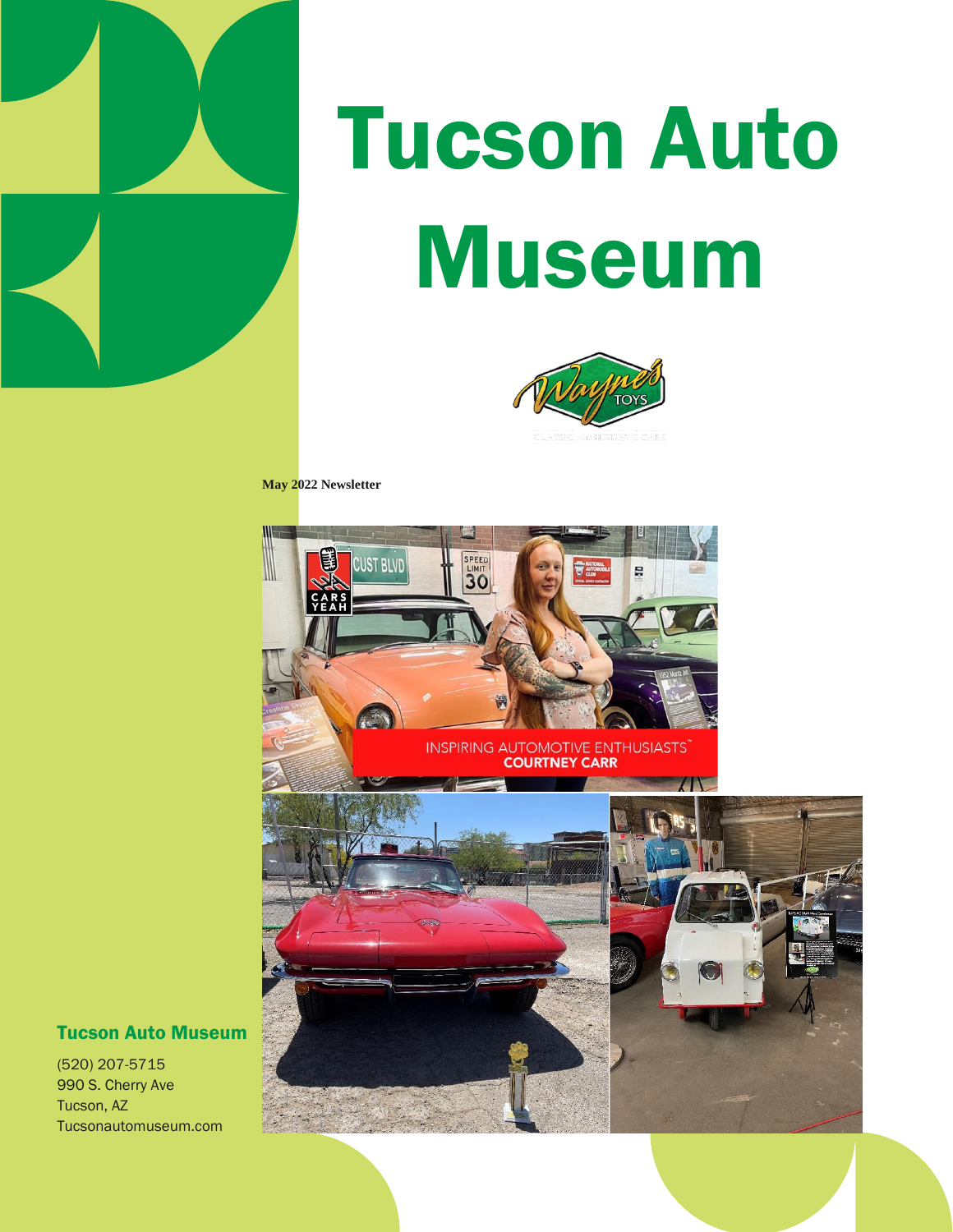### New Cars in the Museum

We have a new car on the floor! 1975 ACOMA Mini Comtesse

The 1975 ACOMA Mini Comtesse was designed and produced in France. ACOMA's Mini Comtesse was built in the mid-1970s through the mid-1980s to take advantage of one of the country's more perplexing regulations at the time: the 'L-Category' of voiture sans permis, or cars available to be driven by individuals without licenses, a slightly terrifying proposition for licensed and law-abiding drivers, but an exciting one for those without!

The odd styling, folding gullwing door on one side and regular door on the other, and dangerous instability didn't hurt sales at all. The single powered front wheel was helped by a pair of "training" wheels to improve safety. Brakes were to the rear wheels only. Various "improved" models were produced.

#### Upcoming Events

Tucson Classics Car Show October 15, 2022

In terms of powerplant, the Mini Comtesse, the smallest of the microcars produced by ACOMA, was similar to England's Peel P50, boasting three wheels and a 49-cc, single-cylinder engine which only produced 3 bhp (compared to the 4.5 bhp of the Peel). With a smaller output in terms of horsepower, it comes as no surprise that the Mini Comtesse only had two forward gears (compared to the Peel's three) and no reverse gear as well. Top speed was quoted at 20 mph.

One of the car's more unique features, especially when considering its size, was the fact that it had not one but two doors. On the driver's right is a conventionally hinged door, while on the driver's left is a roof-hinged gullwing door. This was implemented due to the Mini Comtesse's size, which allowed it to park perpendicularly between two parked cars. In this case, it would prove difficult to disembark from the driver's right. To the left, however, egress and entry would be much easier.